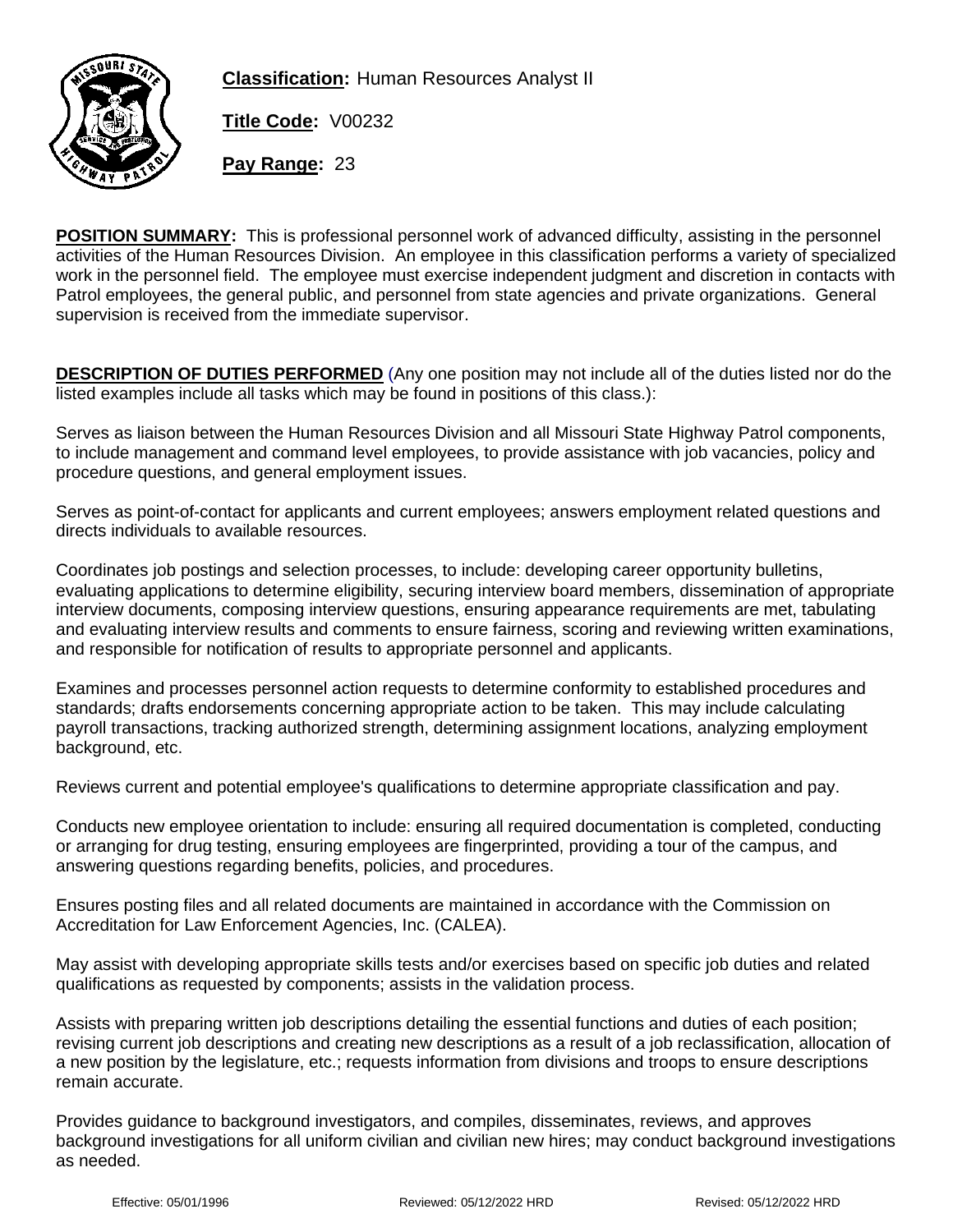## **Classification:** Human Resources Analyst II **Classification:** Page 2

Conducts exit interviews with resigning employees to determine causes of resignations and receives information on recommendations to improve employee job satisfaction and working conditions; provides correspondence on any potential discriminatory practices or activities.

Conducts research and drafts correspondence in response to routine internal and external requests for information regarding employment issues.

Assists with conducting job classification/reclassification and salary studies on existing employees by conducting research and gathering data for personnel developing recommendations on appropriate classification and pay.

Assists with conducting pay surveys for current and proposed job classifications as well as those requested by outside agencies by gathering data and formulating information for reporting purposes.

Assists with preparing and analyzing data for reports such as turnover rates, current vacancies, adverse impact, etc.

Maintains the division's job opportunity web and intranet sites.

Provides training to current employees on conducting interviews, background investigations, etc.

Assists with the development of applicable HR databases, i.e. on-line application system, FTE database, etc.; responsible for maintaining these databases and fielding all related questions.

Schedules polygraph examinations and reviews results for applicable classifications to maintain accreditation.

Maintains knowledge about employee benefits, such as health insurance, retirement, life insurance, deferred compensation, and cafeteria plan.

May assist with coordinating payroll issues by ensuring accurate amounts are reported and qualifying justification is provided.

May assist with coordinating and processing all necessary documentation for various employee programs to include: Tuition Reimbursement, Bring Your Child to Work Day, etc.

Attends meetings, seminars, conferences, training programs, etc. pertaining to work related issues.

May perform job-related travel to conduct interview boards, employee testing, salary and/or classification studies, and training as needed.

Performs other related work as assigned.

**REQUIRED KNOWLEDGE, SKILLS, AND ABILITIES:** Working knowledge of the laws, principles, and practices of human resources (HR) with particular reference to classification, compensation, employee performance appraisal systems, recruitment, selection of employees, placement, retention, employee relations, Title VII, ADA, ADEA, Civil Rights Act, EEO Regulations, FLSA, FMLA, discrimination and harassment issues, etc.

Working knowledge of various HR issues and laws (i.e., grievance procedures, Affirmative Action, Equal Employment Opportunities, etc.).

Working knowledge of applicable statistical concepts and methods.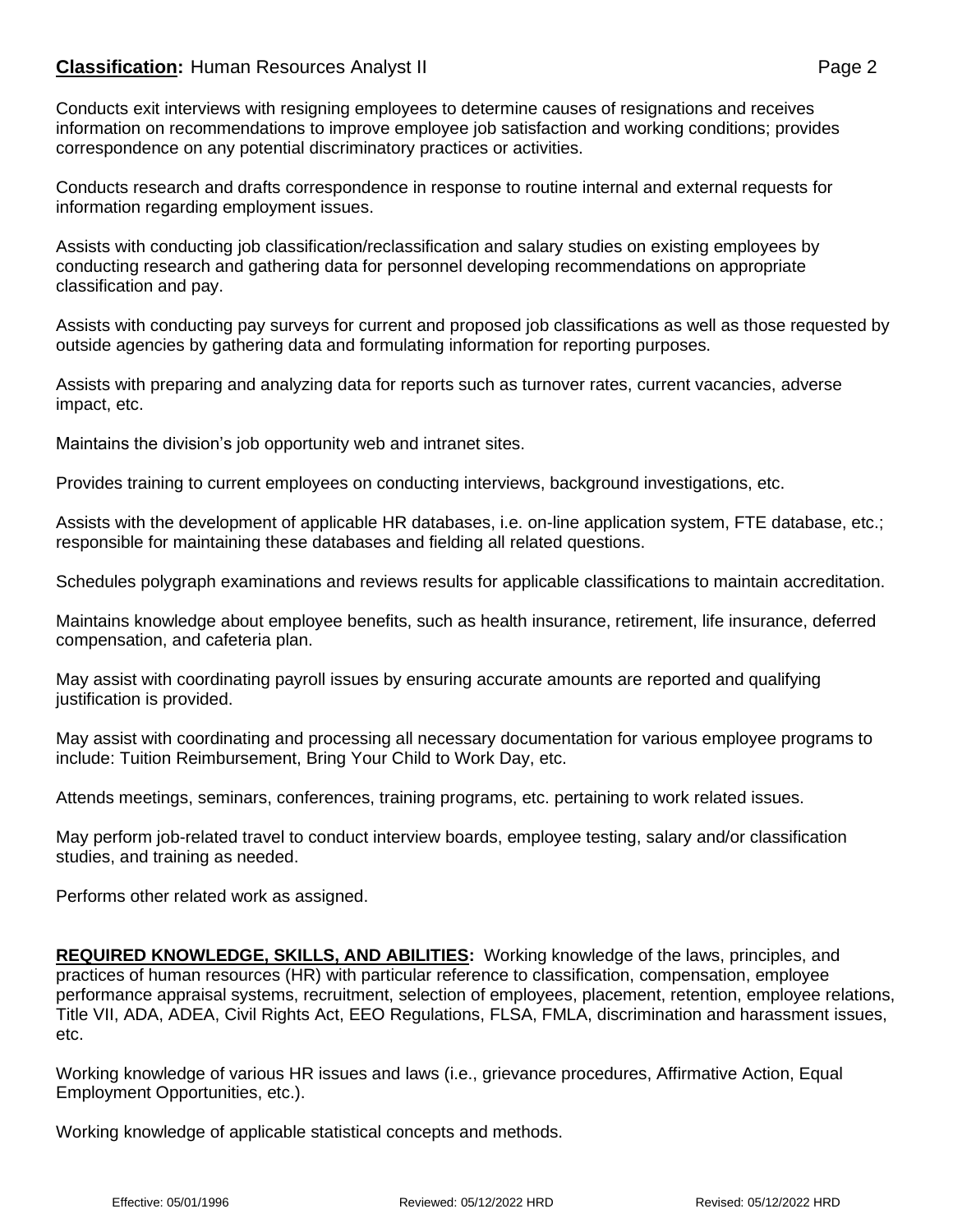## **Classification:** Human Resources Analyst II **Classification:** Page 3

Ability to process assignments associated with filling vacancies as detailed in the description of duties.

Possess excellent communications skills to include: proper and effective use of grammar, punctuation, and sentence structure.

Ability to research, gather, correlate, and analyze facts to process correspondence and assist with developing recommendations and/or solutions to issues.

Ability to work as a team member and positively interact with a variety of people, including administrative staff, employees, applicants, and the general public.

Ability to deal with a large amount of work within predetermined deadlines by prioritizing and organizing work.

Ability to deal effectively with stressful and adverse situations.

Ability to exercise judgment and discretion in the performance of duties.

Ability to learn the Patrol's applicable computer systems, policies, and procedures.

Ability to type, proofread, and edit correspondence, forms, reports, computer entries, etc.

Ability to operate basic office equipment as detailed in the description of duties, to include answering the telephone and providing assistance.

Ability to develop and conduct presentations, training programs, workshops, etc.

Ability to handle restricted and confidential information in a professional manner and maintain the information as such.

Ability to communicate in English clearly and concisely, both orally and in writing.

Ability to establish and maintain harmonious working relations with others.

Ability to work with material that may be of a sexual nature relating to criminal activity (e.g., written material, photographs, and/or verbal language, etc.).

Ability to work hours as assigned.

**MINIMUM EXPERIENCE AND EDUCATION REQUIRED** (The following represents the minimum qualifications used to accept applicants, provided that equivalent substitution will be permitted in case of deficiencies in either experience or education.):

Possess a four-year degree in Human Resource Management, Personnel Administration, Public Administration, Business Administration, or closely related field (comparable work experience in a public or private personnel office in the areas of selection and/or retention may be substituted on a year-for-year basis for the required education).

## AND

One year as a Human Resources Analyst I with the Missouri State Highway Patrol or comparable experience.